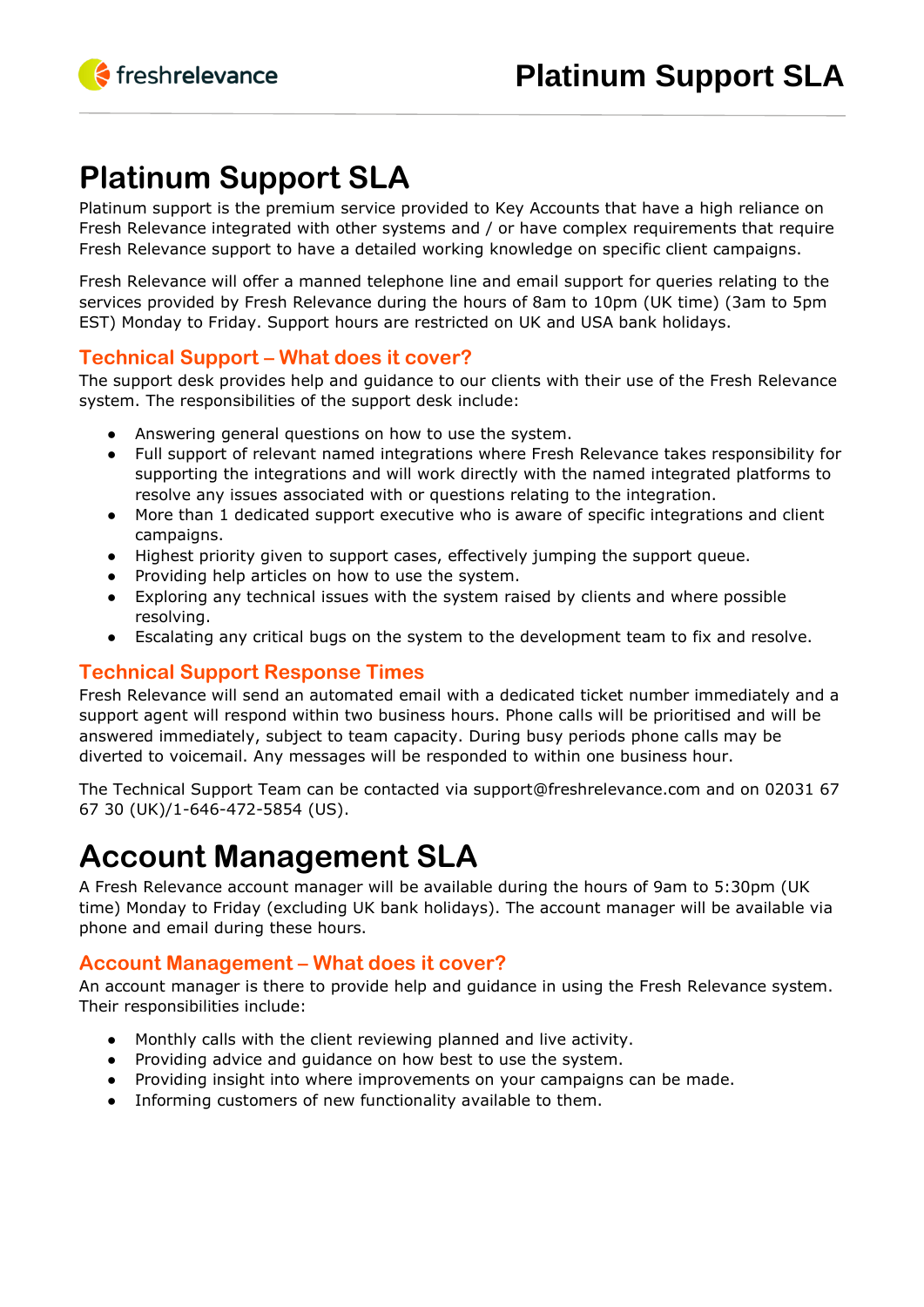

#### **Account Management Response Times**

An account manager will respond to a telephone message or a phone call within eight business hours. If they are unavailable any queries will be handled by the support team via the details above.

## **Fresh Relevance System Uptime**

Fresh Relevance commits to providing the system on a 24/7/365 basis with a minimum availability of 99.9% excluding system maintenance (719 hours uptime, 43 minutes downtime per month) but strive for 99.99% or higher.

#### **Fresh Relevance System Monitoring**

The Fresh Relevance system is monitored on a 24/7/365 basis using both internal and external systems. We monitor our systems externally from multiple geographical locations around the world to ensure accurate visibility to any issues. On call staff are always available on a 24/7/365 basis ready to respond if any issues are detected.

The Fresh Relevance system is designed to be highly resilient, but we ensure we have appropriate monitoring coverage to pick up and respond to any issues quickly and accurately.

#### **Fresh Relevance System Backups**

All parts of the Fresh Relevance system which store client data are designed to be highly available and secure, utilising AES256 encryption at rest. We take nightly backups of our systems using built in Amazon Web Services (AWS) systems such as EBS snapshots which are replicated to multiple availability zones within an AWS region. Access to backups is restricted to authorised staff and controlled by the Technical Operations Manager.

#### **Fresh Relevance System throughput of emails**

The Fresh Relevance system utilises external Email Service Providers to deliver personalised emails to recipients. Typically we use the client's own ESP to do this and as a result have no control over throughput, performance and uptime of an external system. Our system is designed to deliver emails in real time and therefore cannot be held responsible for any delays that may result from the ESP.

#### **Unplanned downtime/service affecting maintenance**

If Fresh Relevance is due to have any planned downtime as a result of maintenance on the system then we will attempt to notify affects clients in advance with an expected downtime and impact assessment.

All client-affecting maintenance and scheduled downtime exceeding 10 minutes will be conducted during the following time ranges:

#### Monday - Friday

01:00 to 09:00 (GMT) which at most times of year is equivalent to:

20:00 to 04:00 (EST)

17:00 to 01:00 (PST)

Saturday – Sunday 00:00 to 23:59 (GMT)

Public holidays in the UK do not affect the times listed above.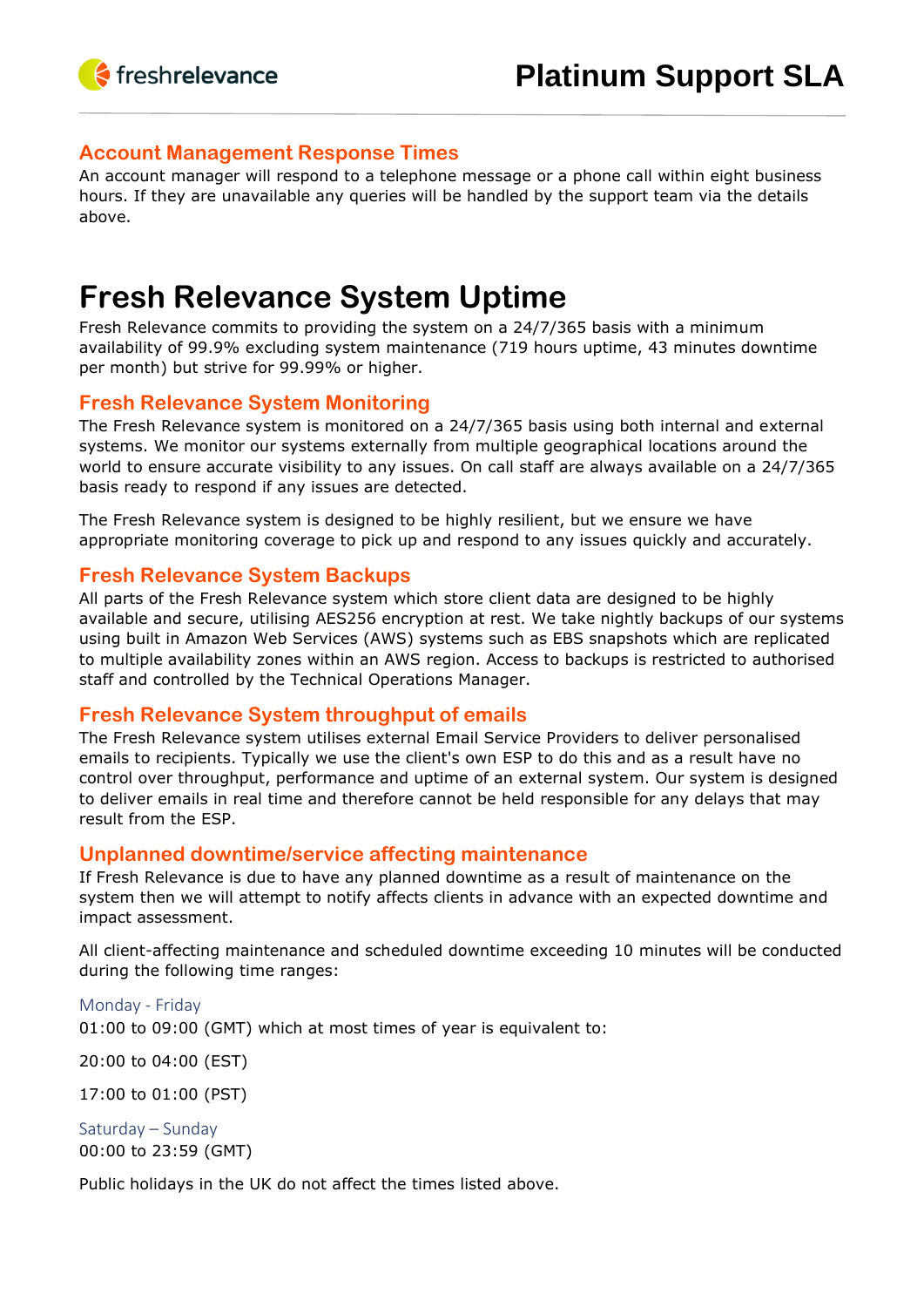If Fresh Relevance experiences prolonged unplanned downtime then our support team will endeavour to contact all affected clients to advise of the impact to the client.

Fresh Relevance shall respond to and resolve if appropriate any unscheduled service faults within the target timeframe corresponding to its severity.

| <b>Ticket severity</b><br>level | <b>Criteria</b>                                                                                                                                                      | <b>Initial</b><br><b>Response Time</b><br>(Working<br>Hours) | <b>Resolution</b><br><b>Time</b> |
|---------------------------------|----------------------------------------------------------------------------------------------------------------------------------------------------------------------|--------------------------------------------------------------|----------------------------------|
| 1                               | Unplanned interruption (outside<br>of Permitted Downtime)<br>rendering the Managed Service<br>unavailable (no workaround<br>available)                               | 1 <sub>hr</sub>                                              | n/a                              |
| $\overline{\mathbf{2}}$         | Critical issues with the Managed<br>Service including serious bugs or<br>issues (affecting all users / no<br>work-around available)                                  | 5hrs                                                         | 48hrs                            |
| 3                               | Non-critical issues with<br>the<br>Managed<br>Service<br>including<br>unexpected system responses, or<br>functionality issues experienced<br>(work-around available) | 8hrs                                                         | n/a                              |
| 4                               | System admin general questions,<br>requests, or non-system-related<br>client queries                                                                                 | 24hrs                                                        | n/a                              |

Unscheduled service faults may be identified to Fresh Relevance by service monitoring or via the Client

For these purposes:

• "Initial Response" means notification to Client of an incident detected by Fresh Relevance, or an initial "triage" response back to Client if the incident was first identified to Fresh Relevance by them. At the initial response time it should be possible for Fresh Relevance to identify the nature of the incident to Operator and to provide an initial estimate of time to fix.

• "Resolution Time" means the time taken for Fresh Relevance to provide a complete fix to the incident

### **Service Credit / Remedy**

If availability is less than 99.9% in any one month we will reduce the fee for that month according to the table below. If availability is less than 99.9% for three consecutive months the client may terminate their agreement with Fresh Relevance with one months written notice.